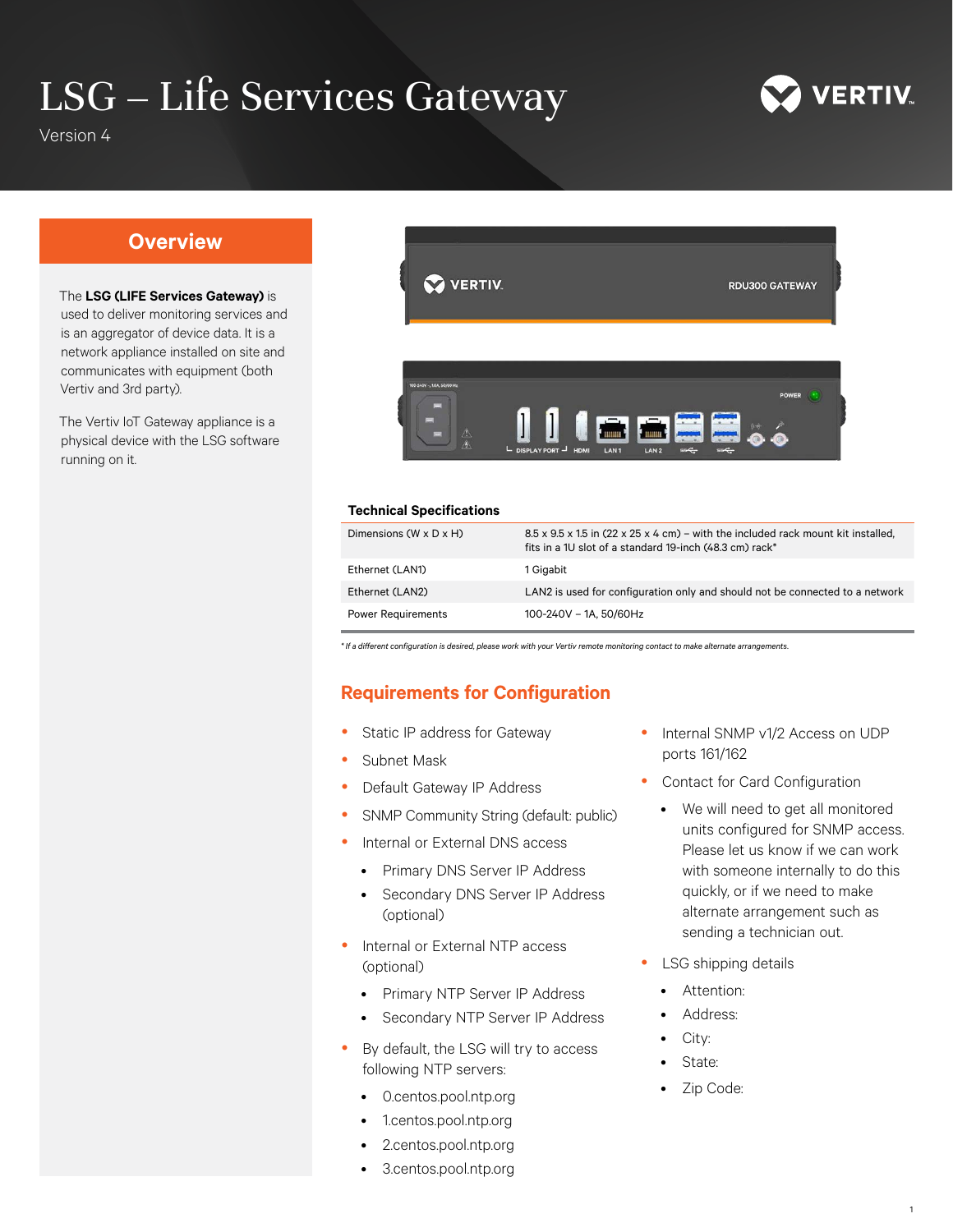# **Networking Requirements**

The LSG should be installed in a secure location within your network. Only the LAN1 interface should be connected and should be protected from the general internet. It should also be firewalled from the rest of the network. However, LAN1 must have an open path to the equipment it is intended to monitor or connect to. It must have access to the following addresses and protocols/ports in the Vertiv cloud via its LAN1 Ethernet interface to perform its primary functions:

- **Messaging Service:** mq-service.vertiv.cloud AMQP over TCP/443
- **Provisioning Service:** rsd-service.vertiv.cloud HTTPS web services (SOAP) over TCP/443
- **Authentication Service:** gwapi-service.vertiv.cloud HTTPS web services (REST) over TCP/443
- **VPN Service:** vpn1-service.vertiv.cloud OpenVPN protocol over UDP/443

For general remote monitoring or Life services with an LSG, the gateway must be allowed to query equipment via SNMP (UDP/161) and receive SNMP traps (UDP/162) from the monitored device. In this configuration the VPN connection is optional:



The gateway performs several critical functions from translating SNMP protocols to encrypting, processing, managing, and filtering data. It does this by optimizing system performance through the collected operational data gathered and processed in real-time. SNMP is primary protocol supported for remotely monitoring devices. The collected data is normalized and then sent to the Vertiv cloud securely over the internet via AMQP over SSL.

When connected to a production network, the gateway uses the SNMP v1/2 protocol to poll information from the device via UDP port 161, and to receive SNMP Traps via UDP port 162. The SNMP community is typically set to public (all lowercase) by default but can be changed as desired. Additionally, the LSG will need to access a DNS server to resolve the Vertiv Hostnames, and a NTP Server to ensure the LSG has the correct time for its web certificates.

For preferred monitoring of Alber units and remote service support of SiteScan and Environent systems, the VPN connection is required for report generation, remote system support, and system maintenance. Additional ports between the LSG and monitored/ service equipment also need to be opened depending on the system. For example, TCP port 80 (HTTP), TCP port 502 (Modbus), and potentially Port 9999 (for changing configurations and setpoints) need to be opened for Alber BDS40, BDS256, MPM100, and UXTM units. The diagram above would change to the following for those Alber units under a preferred remote monitoring contract:

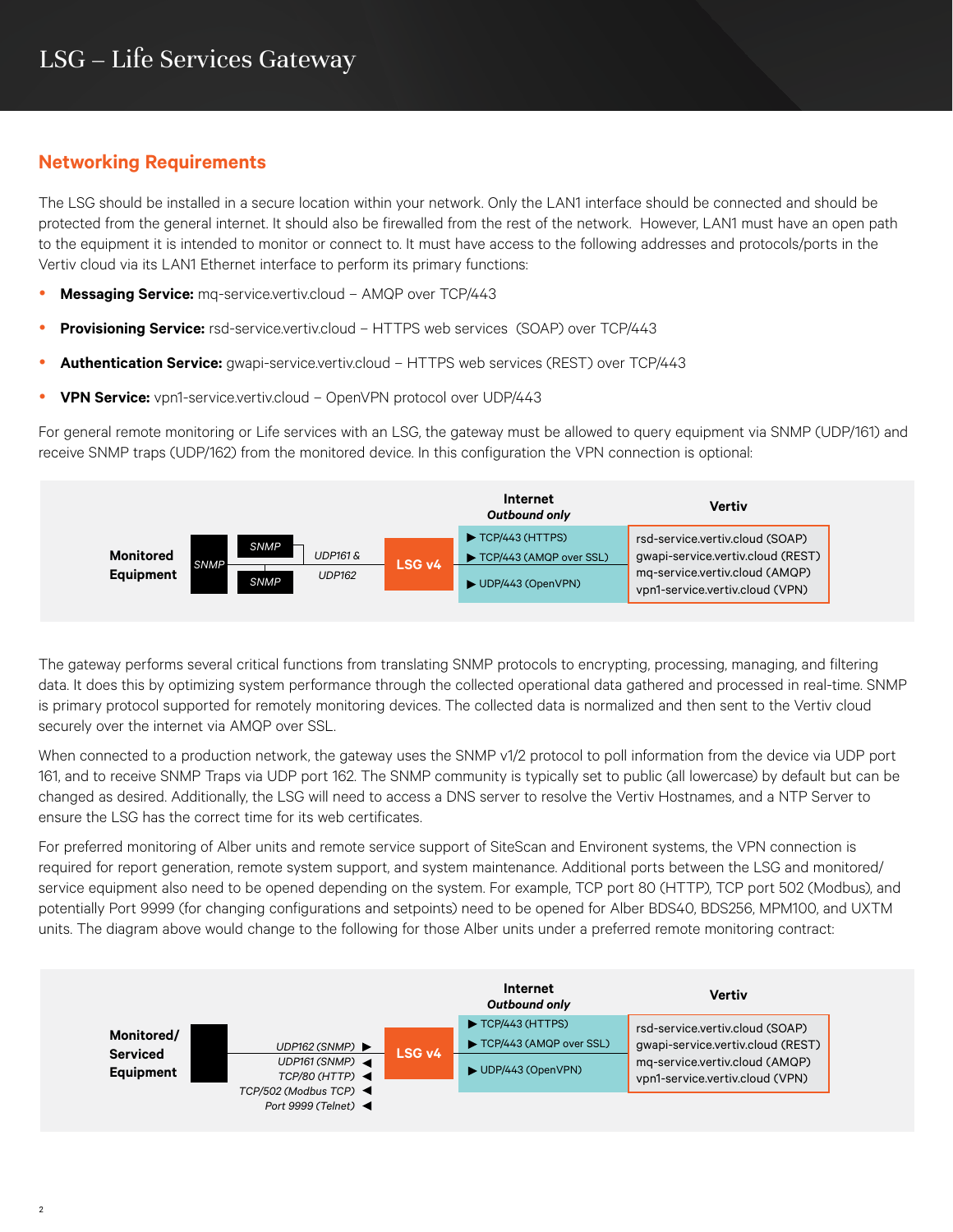

## **VPN Information**

The LSG includes a feature that allows it to securely connect to a Virtual Private Network (VPN) hosted by an OpenVPN server in the Vertiv cloud (vpn1-service.vertiv.cloud). This VPN allows Vertiv service engineers to remotely access the gateway and connected equipment.

VPN connections are authenticated using industry standard X509 certificate technology. The client certificate and associated private key are protected from disclosure using strong passwords and industry standard encryption technologies. The certificate and private key pair are used by an OpenVPN server in the Vertiv cloud and allows the server to authenticate VPN clients. The server is completely administered by Vertiv. SSH access to the OpenVPN server is blocked from the internet and is controlled by a private key which is only available to select Vertiv administrators. A Vertiv certificate administrator will only issue certificates to Vertiv engineers authorized to connect to the VPN.

VPN clients consist of LSGs in the field and Vertiv employed engineers. Contractors, vendors, or anyone else external to Vertiv is not eligible to have a VPN client. Each Vertiv service engineer and LSG authorized to connect to the OpenVPN server has their own dedicated certificate. LSGs must be individually authorized to connect, which is only possible when VPN is enabled on the LSG's web application. Even if VPN is enabled on the LSG, an authorized Vertiv service engineer still must enable the LSG for VPN and request a certificate for it in the Vertiv cloud. The VPN client certificate is manually requested. If the VPN tunnel is left open and unused for 120 minutes, the VPN tunnel is automatically closed.

The LSG's VPN certificate and private key pair is generated at the time it is authorized to connect to the Vertiv cloud (which it does via mq-service.vertiv.cloud). The package is encrypted using a PKI public key registered by the LSG when it first connects to the cloud. This encrypted package is then sent to the LSG. Only the LSG can decrypt it because it alone has the corresponding PKI private key. The LSG generates the PKI public and private key pair the first time it starts up. It never publishes the private key, which is kept in a protected area with access limited to only the application that decrypts the OpenVPN certificate package. In the cloud, the files used to generate the encrypted certificate package are immediately deleted. Once the encrypted package is generated, only the target LSG can decrypt it.

The VPN is designed to only allow access from Vertiv Services technicians. Gateways cannot initiate connections to Vertiv or initiate connections to other gateways. The following diagram illustrates the virtual connections that are allowed via the VPN tunnel (solid green lines), as well as those that are prevented (dashed red lines). *Note: VJS is the OpenVPN server in the Vertiv cloud (vpn1-service.vertiv.cloud)*